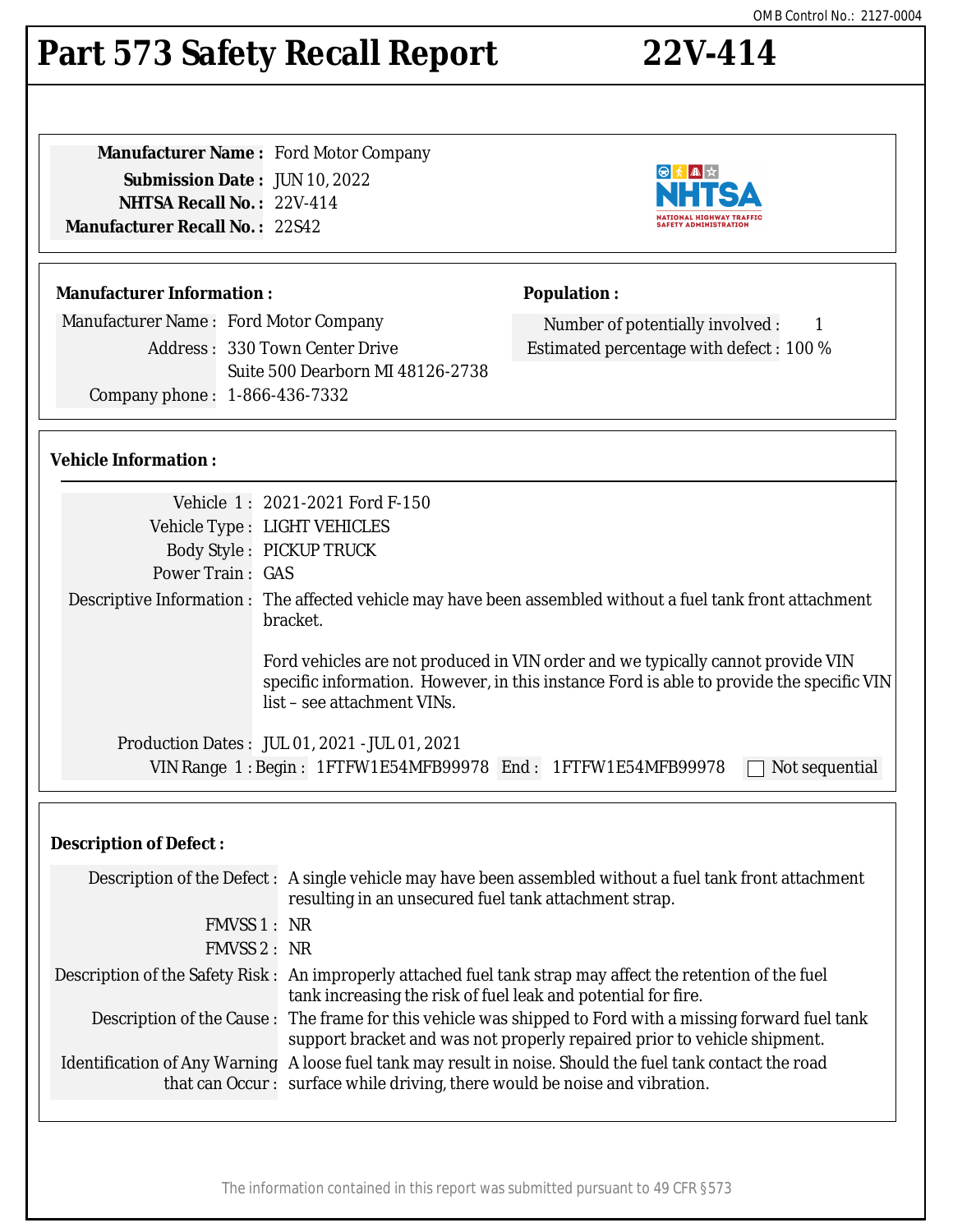## **Involved Components :**

Component Name 1 : Fuel Tank Strap Bracket

Component Description : Front Inboard Fuel Tank Strap Bracket

Component Part Number : JL34-5005-JAG

## **Supplier Identification :**

## **Component Manufacturer**

|                 | Name: Metalsa                            |
|-----------------|------------------------------------------|
|                 | Address: Carr Miguel Aleman KM 16.5 #100 |
|                 | Apodaca Foreign States 66600             |
| Country: Mexico |                                          |

#### **Chronology :**

On February 10, 2022, an issue pertaining to a vehicle with a potentially missing fuel tank strap attachment bracket was brought to Ford's Critical Concern Review Group (CCRG) for review. A 2021MY F-150 (VIN #1FTFW1E54MFB99978) had been identified by Dearborn Truck Plant (DTP) that may have been shipped with a missing fuel tank support bracket. During initial vehicle assembly, the vehicle's frame was identified as missing its front fuel tank strap inboard attachment frame bracket. Subsequent review of plant records found no evidence that the vehicle was repaired prior to shipment.

Ford attempted to work directly with the selling dealer and customer for inspection of the mounting bracket to see if it was present and repair (if necessary)

On May 20, 2022, CCRG reviewed videos from the DTP vision system that the frame bracket used to secure the fuel tank strap was missing on the above vehicle at the time the vehicle was produced. It still remains unclear if this vehicle was repaired prior to shipment from the plant.

CCRG conducted a search of report databases and did not identify any similar 2021MY F-150 reports indicating improperly attached fuel tanks.

As of May 31, 2022, CCRG has found no evidence of inspection or repair for this vehicle, nor has Ford been contacted by the customer regarding the scheduling of the repair.

On June 3, 2022, Ford's Field Review Committee reviewed the concern and approved a field action.

Ford is not aware of any reports of accident or injury related to this condition.

The information contained in this report was submitted pursuant to 49 CFR §573